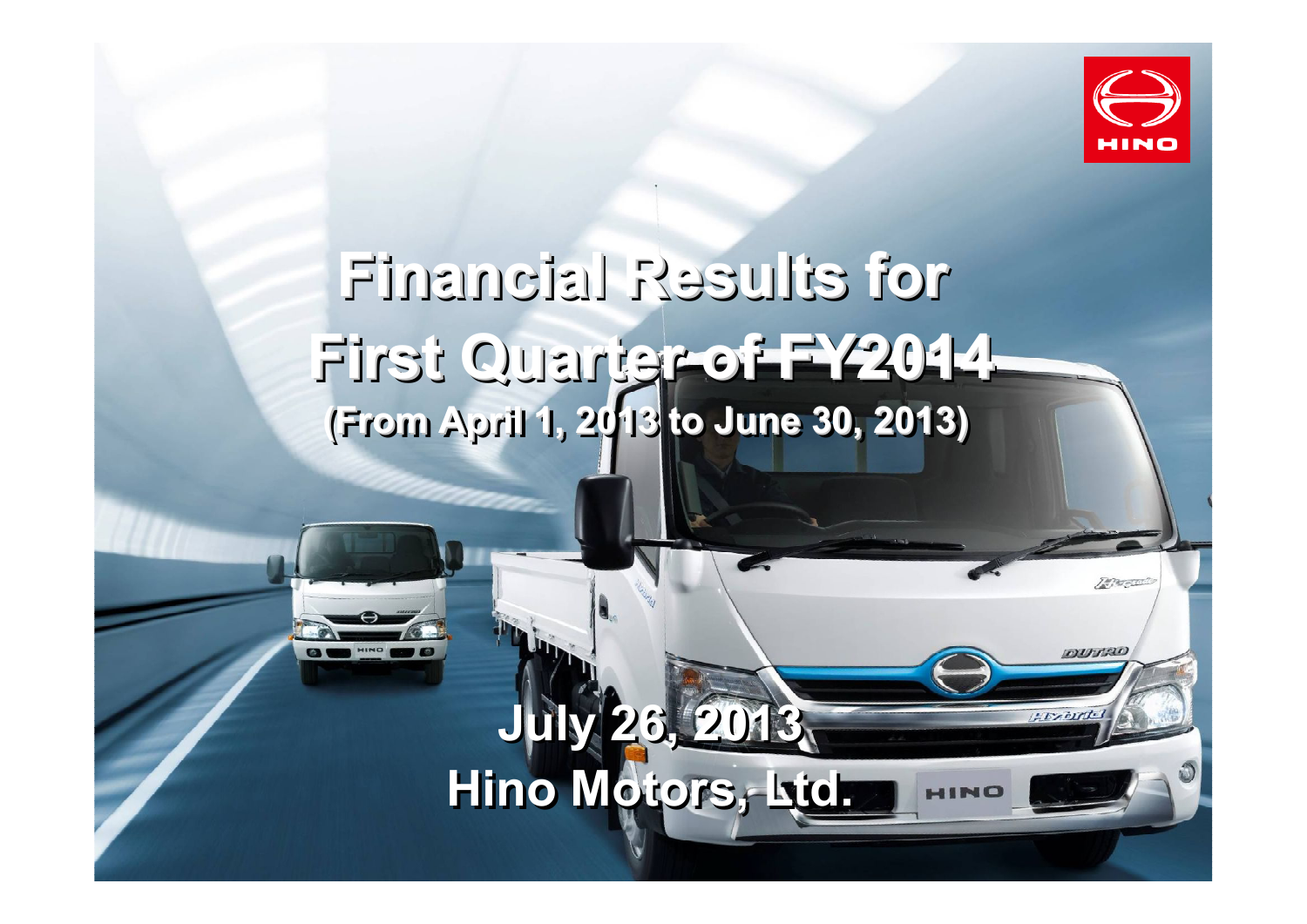

# **1. Sales Turnover**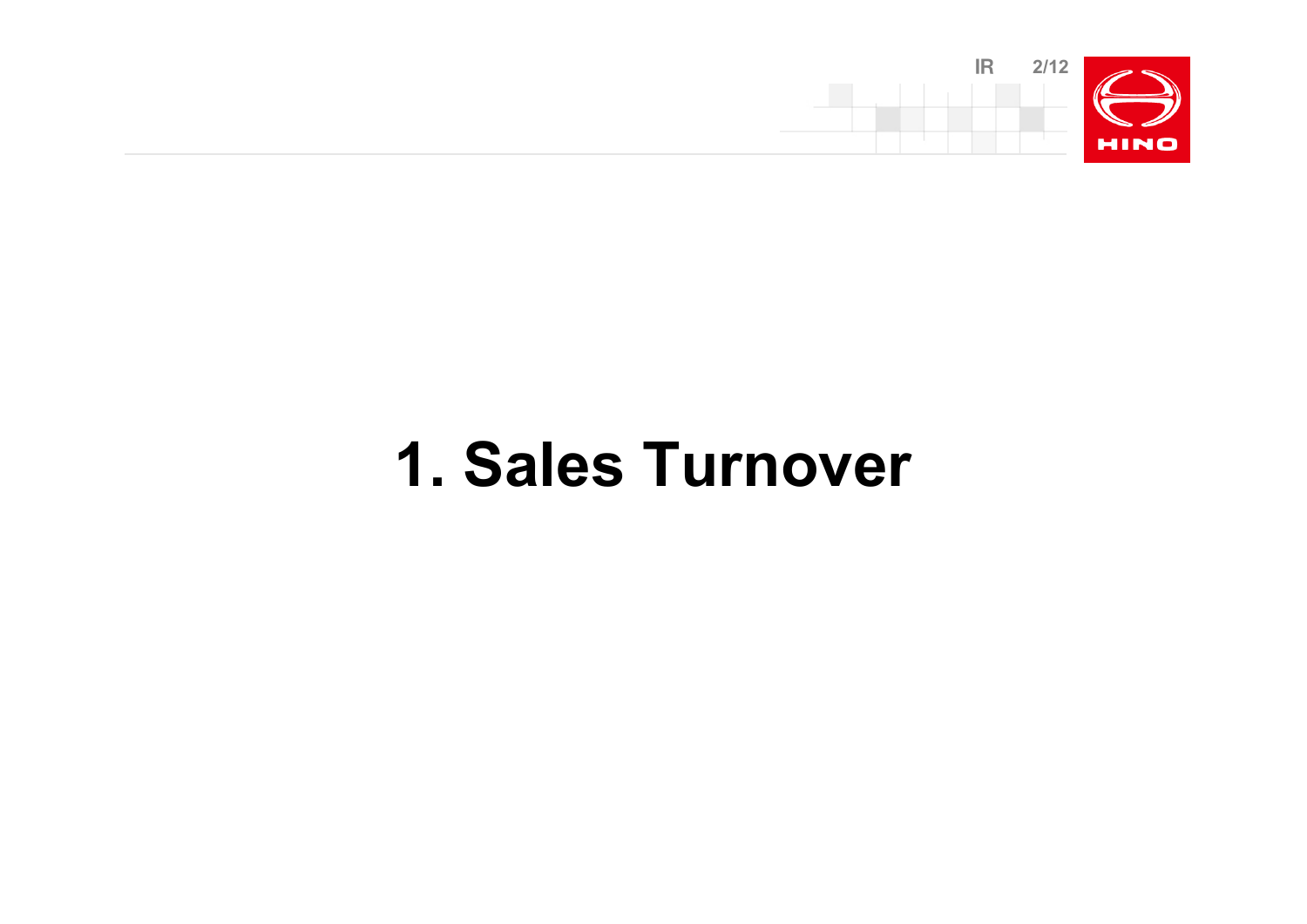### **Global Unit Sales**



### ★**Record-High** ※**Record-High for 1Q (Units)**

|               |                                            | <b>FY2014</b><br><b>1st Quarter</b><br>$('13/4-6)$ |        | FY2013<br><b>1st Quarter</b><br>$('12/4-6)$ | Change   | Change (%) |
|---------------|--------------------------------------------|----------------------------------------------------|--------|---------------------------------------------|----------|------------|
|               | Japan                                      |                                                    | 8,719  | 8,853                                       | $-134$   | $-1.5%$    |
| D<br>人        | Asia                                       | <b>X</b>                                           | 19,046 | 18,618                                      | $+428$   | $+2.3%$    |
| Geographic    | <b>Central and South</b><br><b>America</b> | ★                                                  | 3,420  | 2,969                                       | $+451$   | $+15.2%$   |
|               | <b>Europe/Africa</b>                       | X                                                  | 2,162  | 2,022                                       | $+140$   | $+6.9%$    |
| <b>Region</b> | <b>North America</b>                       |                                                    | 2,152  | $\frac{1}{2}$<br>2,211                      | $-59$    | $-2.7%$    |
|               | <b>Oceania</b>                             |                                                    | 1,408  | 1,319                                       | $+89$    | $+6.7%$    |
|               | <b>Middle East</b>                         |                                                    | 1,053  | 1,030                                       | $+23$    | $+2.2%$    |
|               | <b>Overseas Total</b>                      | ★                                                  | 29,241 | 28,169                                      | $+1,072$ | $+3.8%$    |
|               | <b>Total</b>                               | <mark>※</mark>                                     | 37,960 | 37,022                                      | $+938$   | $+2.5%$    |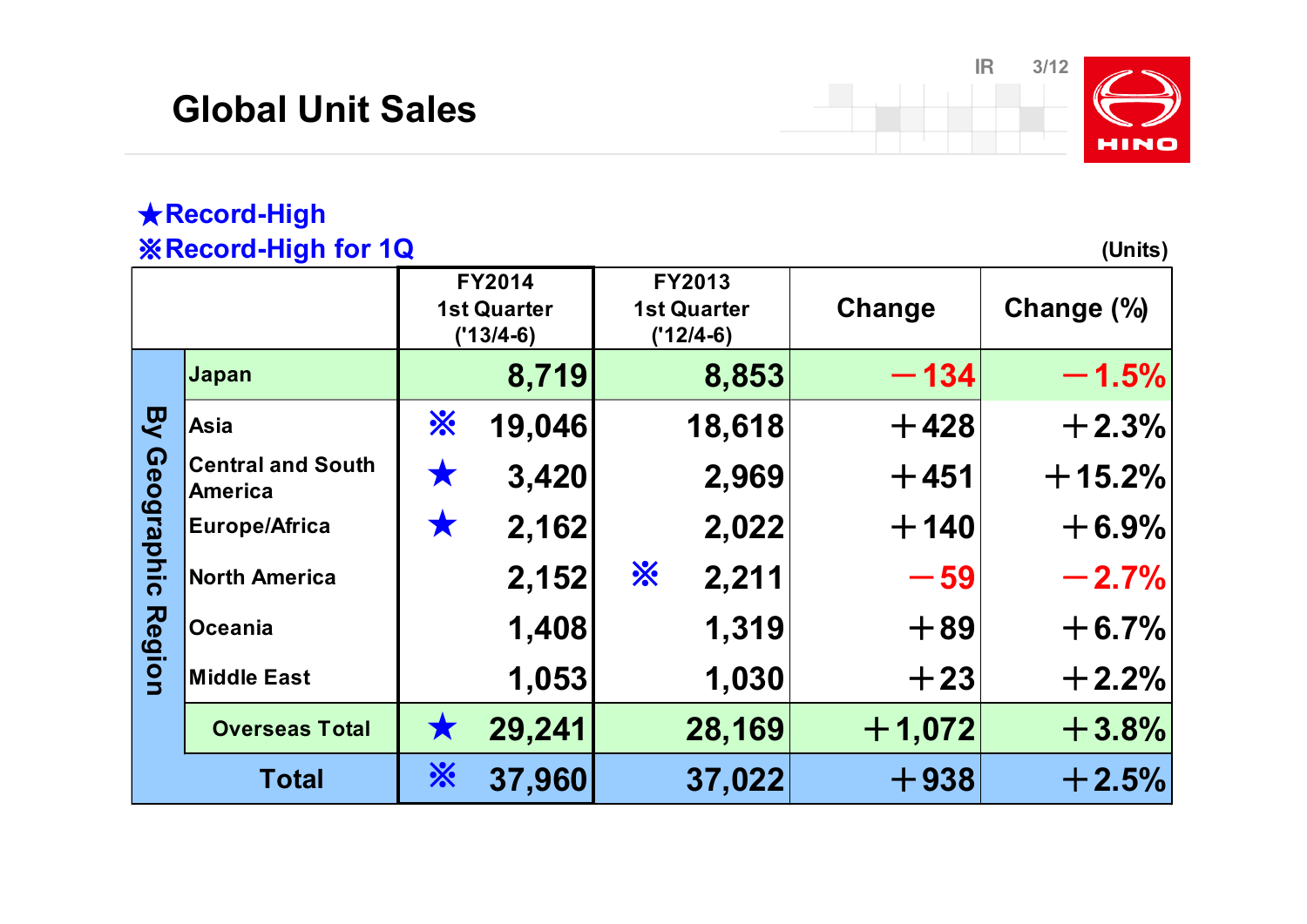

#### ※**Record-High for 1Q (Units)**

**Change Change (%) Heavy-duty trucks**  $\vert$  2,485 2,840 - 355 - 12.5% **(share) (31.3%) (31.3%) (0.0p) Medium-duty trucks 2,221 2,190** +**31** +**1.4% (share) (39.3%) (35.0%) (**+**4.3p) Light-duty trucks 3,531 3,328** +**203** +**6.1% (share) (20.5%) (20.7%) (**-**0.2p)**  $\text{Total trucks}$  **8,237 8,358**  $-121$   $-1.4\%$  $(\text{share})$   $\frac{1}{26}$   $(26.7\%)$   $(26.6\%)$   $(+0.1p)$ **Buses 482 495** -**13** -**2.6% (share) (29.3%) (27.6%) (**+**1.7p) Total 8,719 8,853** -**134** -**1.5%**  $(\text{share})$   $\frac{1}{26}$   $(26.9\%)$   $(26.7\%)$   $(+0.2p)$ **Heavy-duty trucks** | 7,932 9,061 - 1,129 - 12.5% **Medium-duty trucks** | 5,646 6,249 - 603 - 9.6% **Light-duty trucks 17,220 16,095** +**1,125** +**7.0% Total trucks 30,798** 31,405 - 607 - 1.9% **Buses 1,646 1,795** -**149** -**8.3%**  $Total$  **32,444 33,200**  $-756$   $-2.3\%$ **FY2014 1st Quarter ('13/4-6) FY2013 1st Quarter ('12/4-6) Hin o R e gistere d** <u>ب</u> **a p** <u>ه</u> **M a r k e t** ※ ※ ※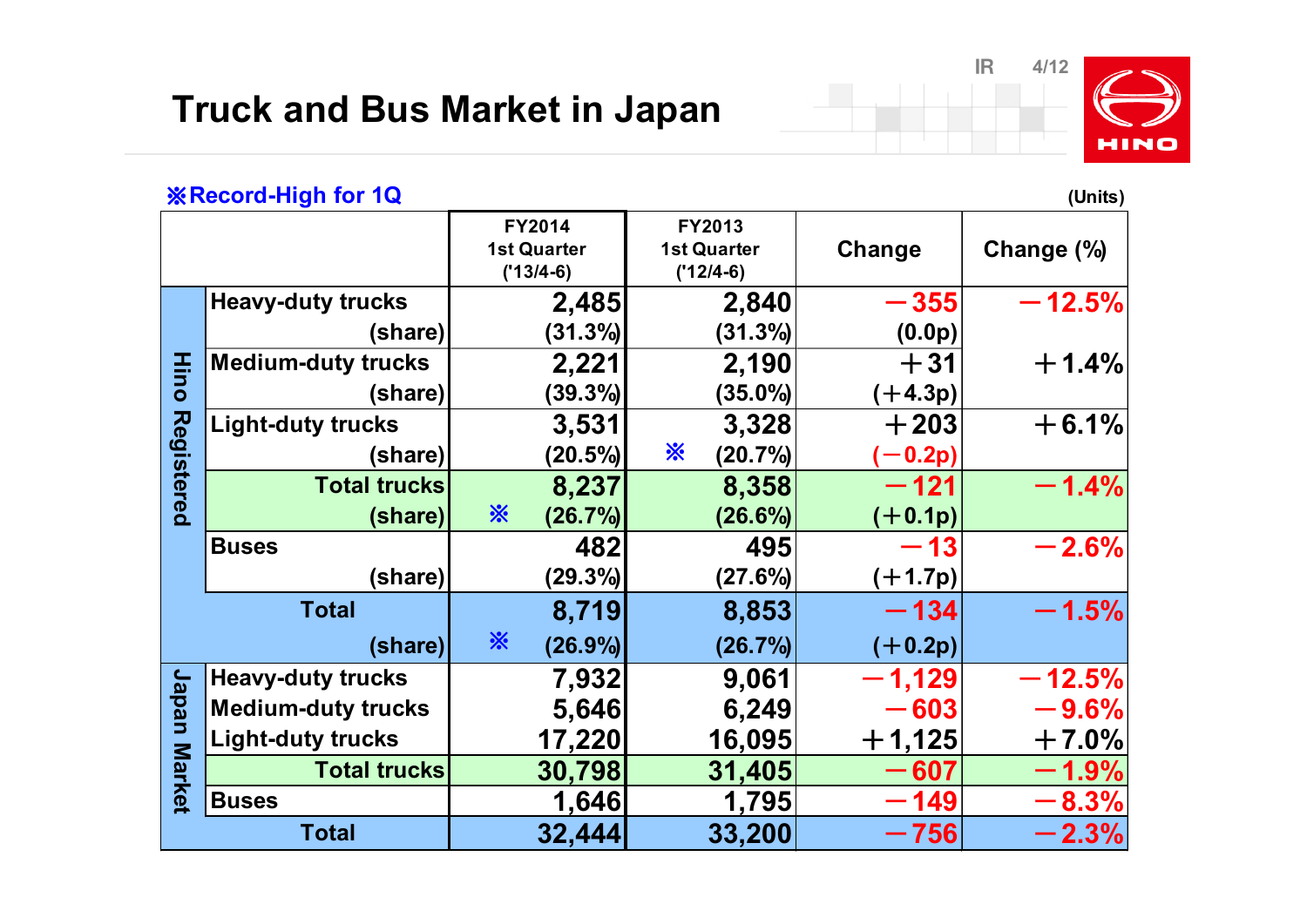

## **2. Consolidated Financial Results**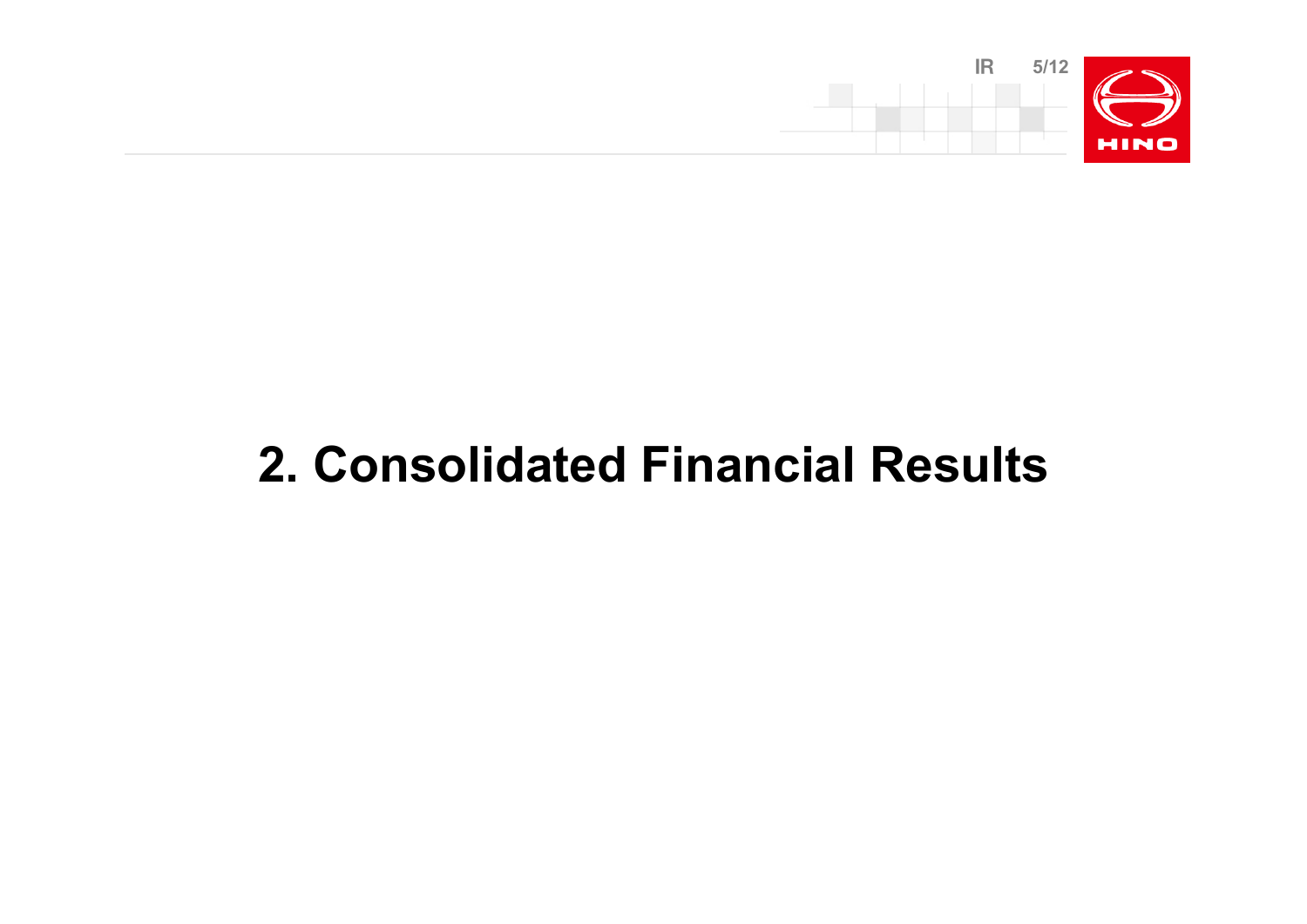### **Consolidated Unit Sales**

※



### ★**Record-High**

#### ※**Record-High for 1Q (Units)**

|                                                      |                                            | FY2014<br><b>1st Quarter</b><br>$('13/4-6)$ |        | FY2013<br><b>1st Quarter</b><br>$('12/4-6)$ | Change | Change (%) |
|------------------------------------------------------|--------------------------------------------|---------------------------------------------|--------|---------------------------------------------|--------|------------|
|                                                      | Japan                                      |                                             | 9,461  | 9,337                                       | $+124$ | $+1.3%$    |
| <b>B</b>                                             | Asia                                       | $\bigstar$                                  | 18,494 | 17,913                                      | $+581$ | $+3.2%$    |
| <b>Geographic</b>                                    | <b>Central and</b><br><b>South America</b> |                                             | 3,304  | 3,312<br>☀                                  | - 8    | $-0.2%$    |
|                                                      | <b>North America</b>                       |                                             | 2,589  | 2,786<br>☀                                  | $-197$ | $-7.1%$    |
|                                                      | Europe/Africa                              |                                             | 2,024  | 2,169<br>⋇                                  | $-145$ | $-6.7%$    |
| Region                                               | <b>Oceania</b>                             |                                             | 1,285  | 1,378                                       | $-93$  | $-6.7%$    |
|                                                      | <b>Middle East</b>                         |                                             | 944    | 798                                         | $+146$ | $+18.3%$   |
|                                                      | <b>Overseas Total</b>                      | ☀                                           | 28,640 | 28,356                                      | $+284$ | $+1.0%$    |
|                                                      | <b>Total</b>                               | ☀                                           | 38,101 | 37,693                                      | $+408$ | $+1.1%$    |
| <b>Supplies and parts for</b><br>overseas production |                                            |                                             | 1,434  | 1,748                                       | $-314$ | $-18.0\%$  |

Total **39,535** 39,441 +  $\frac{1}{2}\%$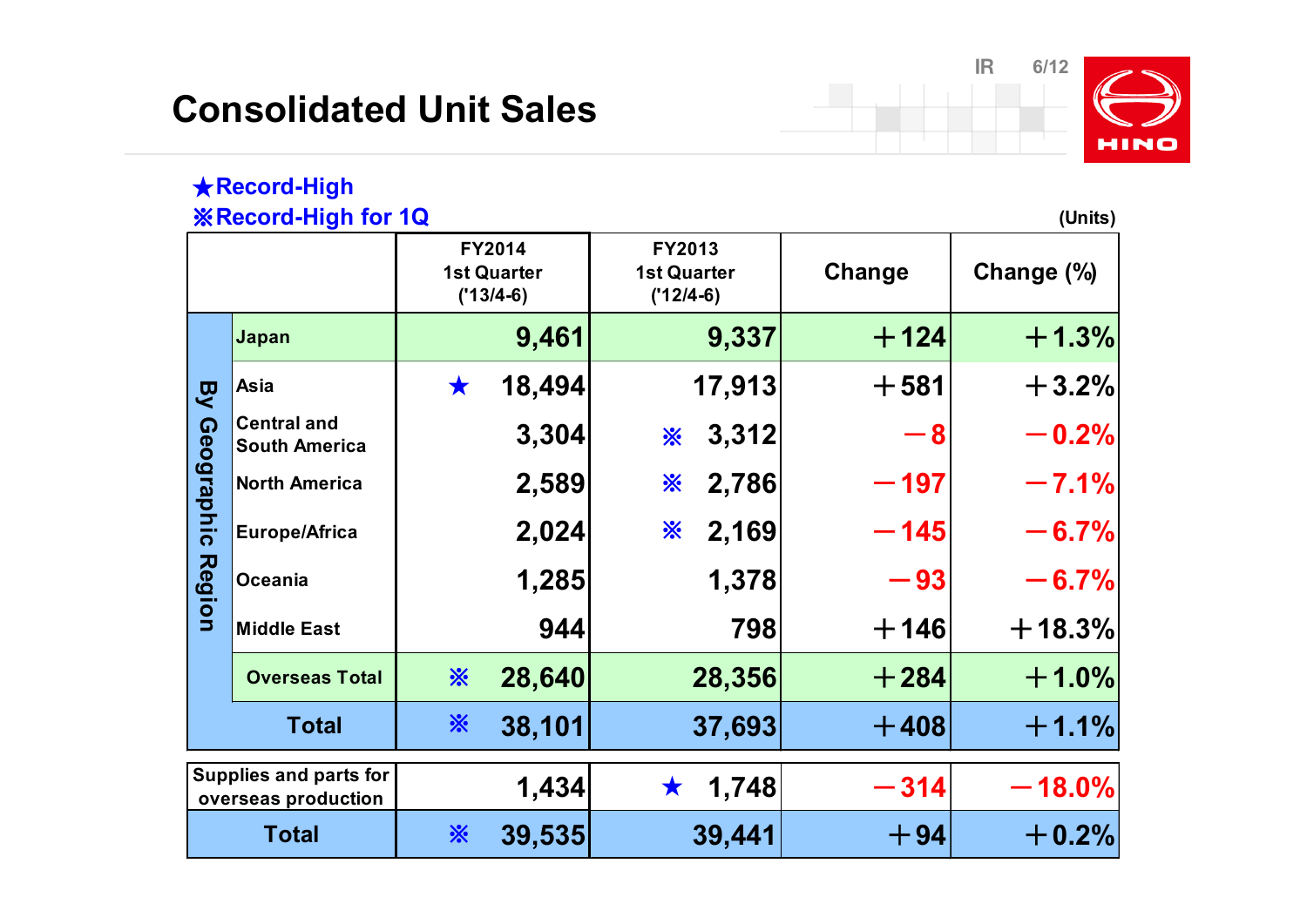

**(Units)**

|                                     |                         | <b>FY2014</b><br><b>1st Quarter</b><br>$('13/4-6)$ | <b>FY2013</b><br><b>1st Quarter</b><br>$('12/4-6)$ | Change   | Change (%) |
|-------------------------------------|-------------------------|----------------------------------------------------|----------------------------------------------------|----------|------------|
| Foyota<br>Bra<br>$\bar{\mathbf{Q}}$ | <b>SUV</b>              | 36,560                                             | 34,279                                             | $+2,281$ | $+6.7%$    |
|                                     | <b>Loading Vehicles</b> | 10,070                                             | 10,015                                             | $+55$    | $+0.5%$    |
|                                     | <b>Total</b>            | 46,630                                             | 44,294                                             | $+2,336$ | $+5.3%$    |

**(Units)**

|                                  |                 | <b>FY2014</b><br><b>1st Quarter</b><br>$('13/4-6)$ | FY2013<br><b>1st Quarter</b><br>$('12/4-6)$ | Change   | Change (%) |
|----------------------------------|-----------------|----------------------------------------------------|---------------------------------------------|----------|------------|
| Engin<br>$\overline{\mathbf{e}}$ | Japan           | 2,765                                              | 3,264                                       | $-499$   | $-15.3%$   |
|                                  | <b>Overseas</b> | 2,760                                              | 5,311                                       | $-2,551$ | $-48.0\%$  |
|                                  | <b>Total</b>    | 5,525                                              | 8,575                                       | $-3,050$ | $-35.6\%$  |

**\* Engines are Hino shipment base.**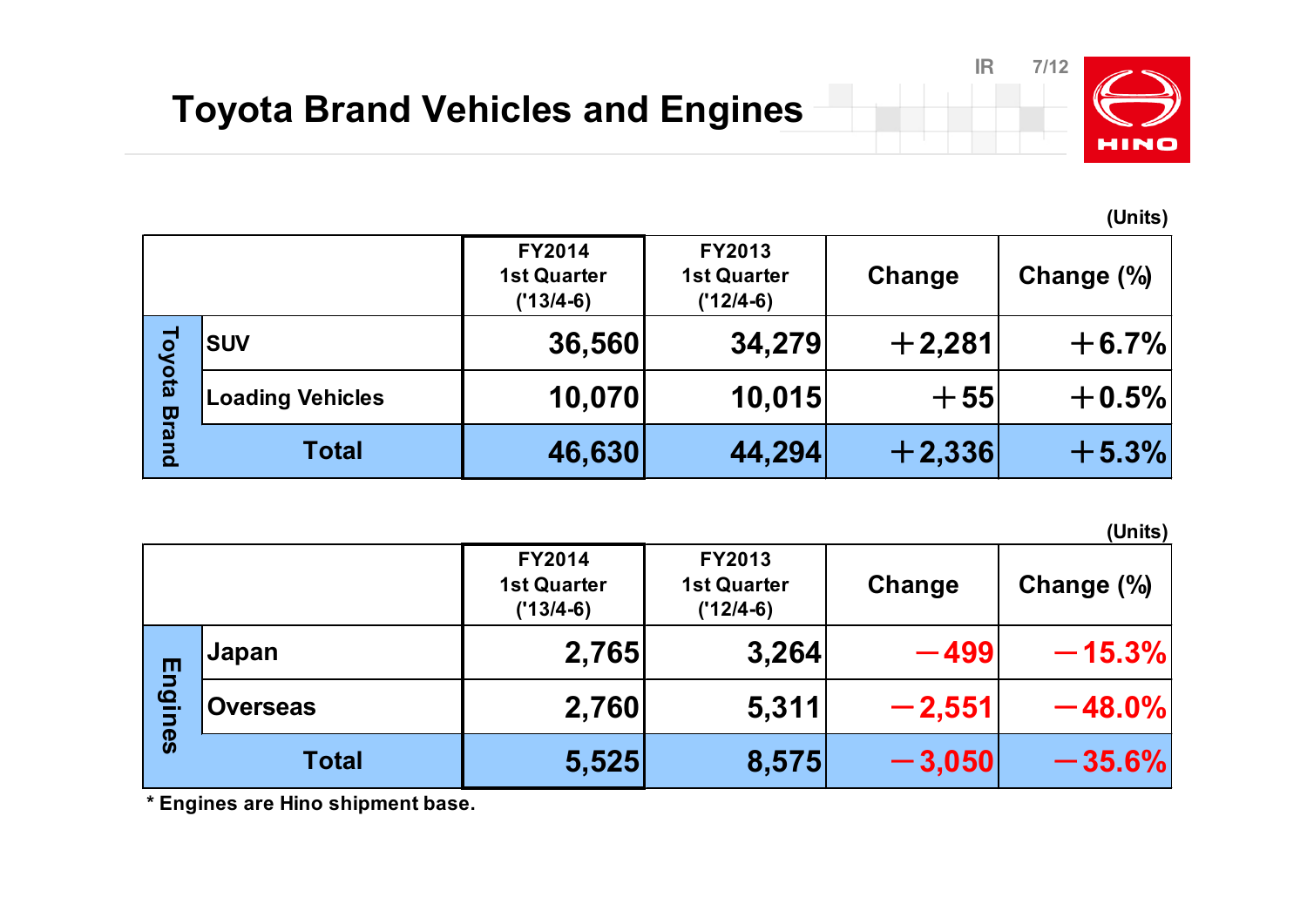

#### ★**Record-High** ※**Record-High for 1Q (Billions of yen)**

| <b>Item</b>                                                        | <b>FY2014</b><br><b>1st Quarter</b><br>$('13/4-6)$ |       | FY2013<br><b>1st Quarter</b><br>$('12/4-6)$ | <b>Change</b> | Change (%) |
|--------------------------------------------------------------------|----------------------------------------------------|-------|---------------------------------------------|---------------|------------|
| <b>Net sales</b>                                                   | ፠                                                  | 413.9 | 372.1                                       | $+41.8$       | $+11.2%$   |
|                                                                    | $27.7\%$                                           |       | $<$ 4.1%>                                   | $\leq +3.6p$  |            |
| <b>Operating income</b>                                            |                                                    | 32.0  | 15.2                                        | $+16.8$       | 2.1 times  |
| Non-operating income<br>(loss)                                     |                                                    | (1.1) | (1.7)                                       | $+0.6$        |            |
| Investment gain (loss)<br>(0.2)<br>on equity method                |                                                    | (0.0) | $-0.2$                                      |               |            |
|                                                                    | $<7.4\%>$                                          |       | $<3.6\%>$                                   | $\leq +3.8p$  |            |
| <b>Ordinary income</b>                                             |                                                    | 30.7  | 13.5                                        | $+$ 17.2      | 2.3 times  |
| <b>Extraordinary income</b>                                        |                                                    | 0.0   | 0.8                                         | $-0.8$        | $-95.4%$   |
| <b>Extraordinary loss</b>                                          |                                                    | 0.2   | 0.1                                         | $+0.1$        | $+98.6%$   |
|                                                                    | $<7.4\%>$                                          |       | $<3.8\%>$                                   | $< +3.6p$     |            |
| <b>Net income</b><br>before income taxes and<br>minority interests |                                                    | 30.5  | 14.2                                        | $+16.3$       | 2.1 times  |
|                                                                    | $< 5.5\%$                                          |       | $2.7\%$                                     | $< +2.8p$     |            |
| <b>Net income</b>                                                  | ፠                                                  | 22.8  | 10.0                                        | $+ 12.8$      | 2.3 times  |

**Note: Figures in parentheses (<>) indicate income margin.**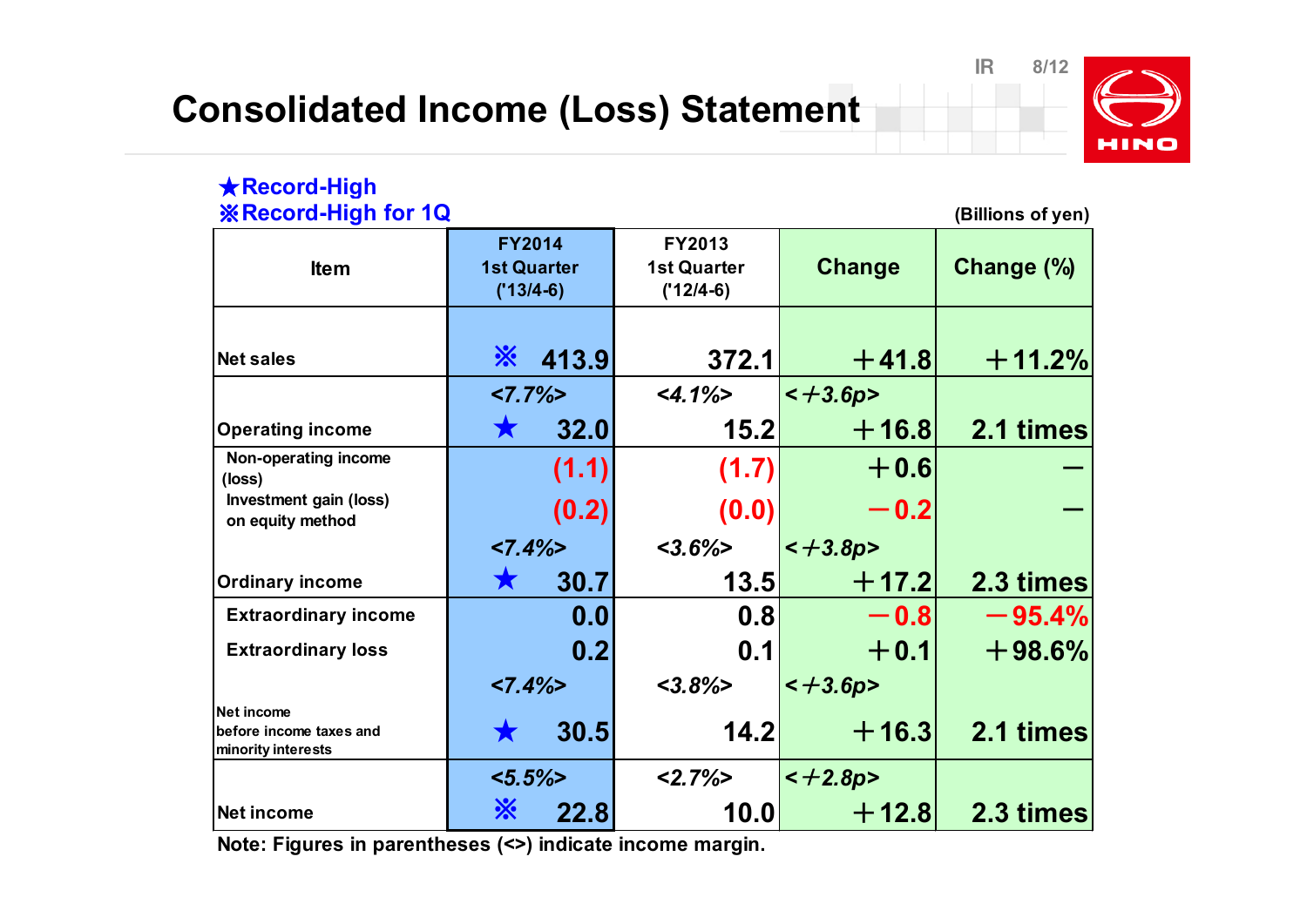### **Consolidated Net Sales**



**(Billions of yen)**

|                        |                                               | <b>FY2014</b><br><b>1st Quarter</b><br>$('13/4-6)$ | FY2013<br><b>1st Quarter</b><br>$('12/4-6)$ | Change  | Change $(\%)$ |
|------------------------|-----------------------------------------------|----------------------------------------------------|---------------------------------------------|---------|---------------|
|                        | <b>Heavy-duty trucks</b>                      | 32.2                                               | 35.4                                        | $-3.2$  | $-9.0%$       |
|                        | Medium-duty trucks                            | 12.9                                               | 12.5                                        | $+0.4$  | $+3.2%$       |
| Japan                  | <b>Light-duty trucks</b>                      | 13.7                                               | 12.4                                        | $+1.3$  | $+10.8%$      |
|                        | <b>Total trucks</b>                           | 58.8                                               | 60.3                                        | $-1.5$  | $-2.4%$       |
|                        | <b>Buses</b>                                  | 7.9                                                | 9.1                                         | $-1.2$  | $-13.2%$      |
|                        | <b>Subtotal</b>                               | 66.7                                               | 69.4                                        | $-2.7$  | $-3.8%$       |
|                        | <b>Completed vehicles</b>                     | 126.9                                              | 103.6                                       | $+23.3$ | $+22.5%$      |
| Overseas               | Supplies and parts for<br>overseas production | 1.0                                                | 1.3                                         | $-0.3$  | $-24.9%$      |
|                        | <b>Subtotal</b>                               | 127.9                                              | 104.9                                       | $+23.0$ | $+21.9%$      |
|                        | <b>Total trucks and buses</b>                 | 194.6                                              | 174.3                                       | $+20.3$ | $+11.6%$      |
|                        | <b>Service parts</b>                          | 22.9                                               | 20.3                                        | $+2.6$  | $+12.8%$      |
|                        | <b>Others</b>                                 | 42.6                                               | 42.1                                        | $+0.5$  | $+1.1%$       |
|                        | <b>Vehicles</b>                               | 103.9                                              | 95.3                                        | $+8.6$  | $+9.0%$       |
| Toyota                 | <b>Overseas unit supply</b><br>business       | 41.5                                               | 31.6                                        | $+9.9$  | $+31.5\%$     |
|                        | <b>Others</b>                                 | 8.4                                                | 8.5                                         | $-0.1$  | $-0.8%$       |
|                        | <b>Subtotal</b>                               | 153.8                                              | 135.4                                       | $+18.4$ | $+13.6%$      |
| <b>Total net sales</b> |                                               | 413.9                                              | 372.1                                       | $+41.8$ | $+11.2%$      |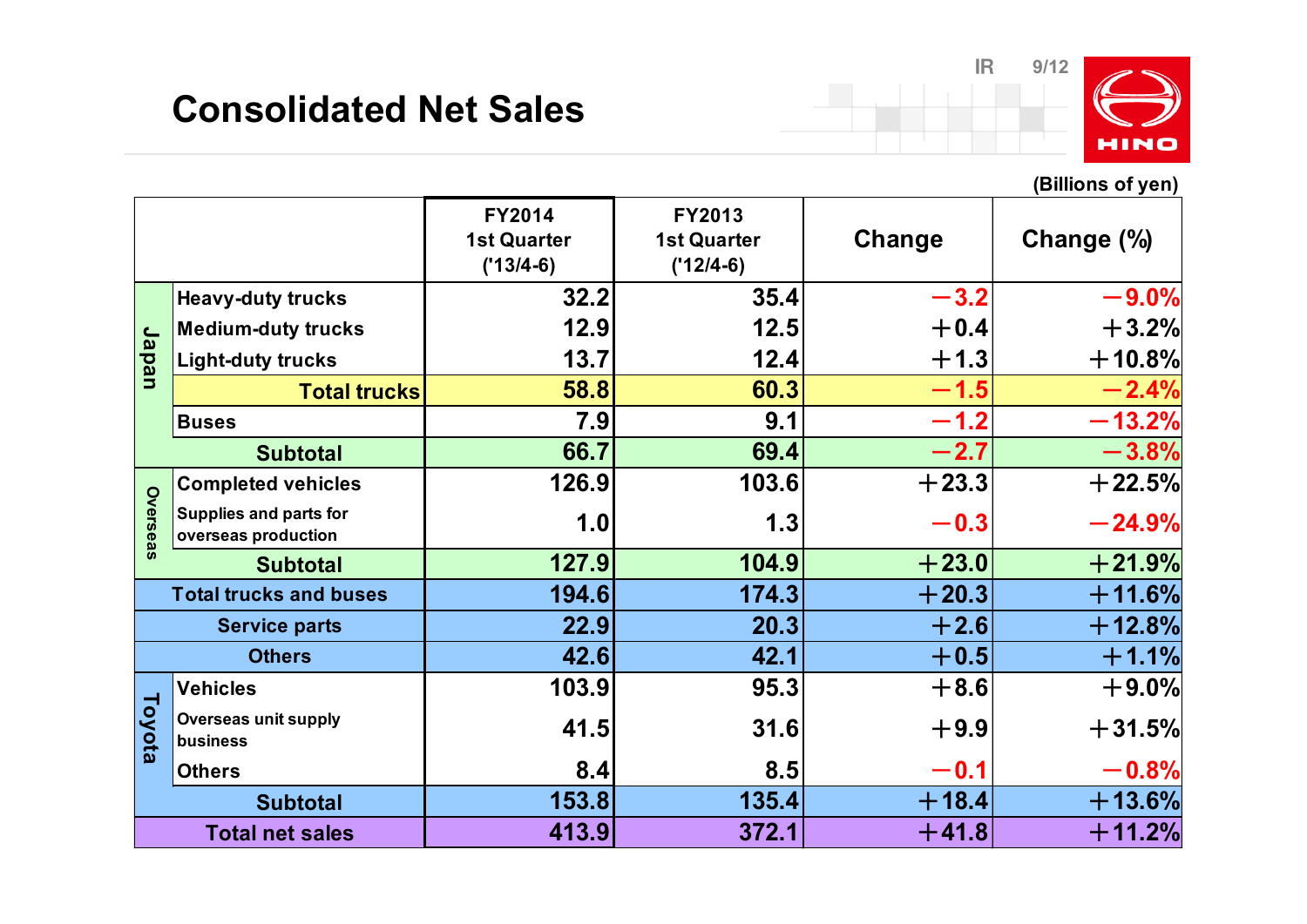

**(Billions of yen)**

|                                   | <b>FY2014</b><br><b>1st Quarter</b><br>$('13/4-6)$ |                         | FY2013<br><b>1st Quarter</b><br>$('12/4-6)$ |                         | Change           |                         |
|-----------------------------------|----------------------------------------------------|-------------------------|---------------------------------------------|-------------------------|------------------|-------------------------|
|                                   | <b>Net sales</b>                                   | <b>Operating income</b> | <b>Net sales</b>                            | <b>Operating income</b> | <b>Net sales</b> | <b>Operating income</b> |
|                                   |                                                    | $< 9.0\% >$             |                                             | $<3.8\%>$               | $+6.7%$          | 2.5 times               |
| Japan                             | 327.0                                              | 29.5                    | 306.6                                       | 11.7                    | $+20.4$          | $+17.8$                 |
|                                   |                                                    | $< 5.9\% >$             |                                             | $<4.0\%$                | $+33.7%$         | $+97.6%$                |
| <b>Asia</b>                       | 130.4                                              | 7.7                     | 97.5                                        | 3.9                     | $+32.9$          | $+3.8$                  |
|                                   |                                                    | $<3.7\%>$               |                                             | $1.5\%$                 | $+14.9%$         | 2.8 times               |
| <b>Other Areas</b>                | 41.7                                               | 1.5                     | 36.3                                        | 0.5                     | $+5.4$           | $+1.0$                  |
| <b>Consolidated</b><br>adjustment | (85.2)                                             | (6.7)                   | (68.3)                                      | (0.9)                   | $-16.9$          | $-5.8$                  |
|                                   |                                                    | $<7.7\%>$               |                                             | $<4.1\%>$               | $+11.2%$         | 2.1 times               |
| <b>Total</b>                      | 413.9                                              | 32.0                    | 372.1                                       | 15.2                    | $+41.8$          | $+16.8$                 |

 **Note: Figures in parentheses (<>) indicate operating income margin. Percentages in the column "Change" indicate year-on- year change.**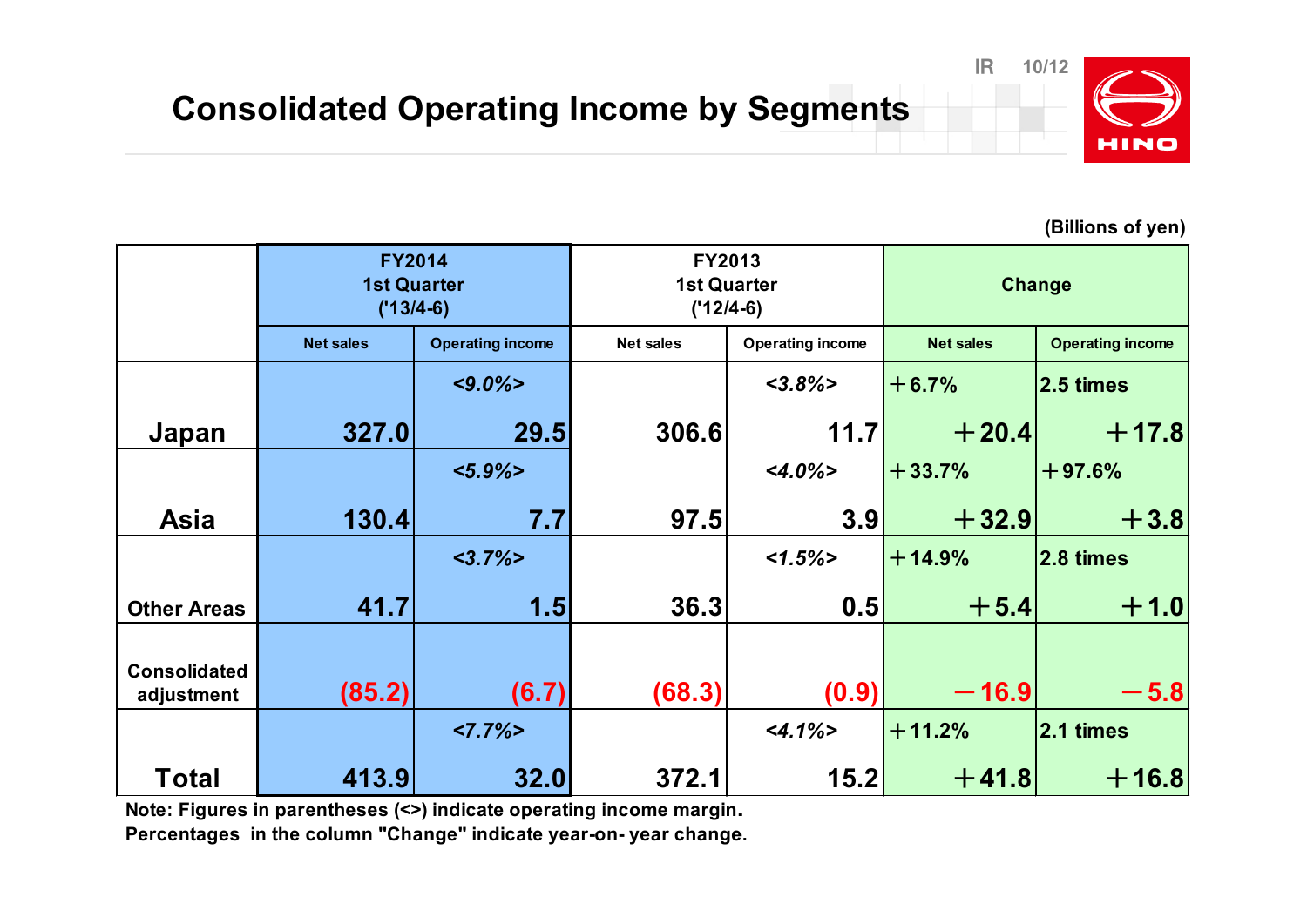